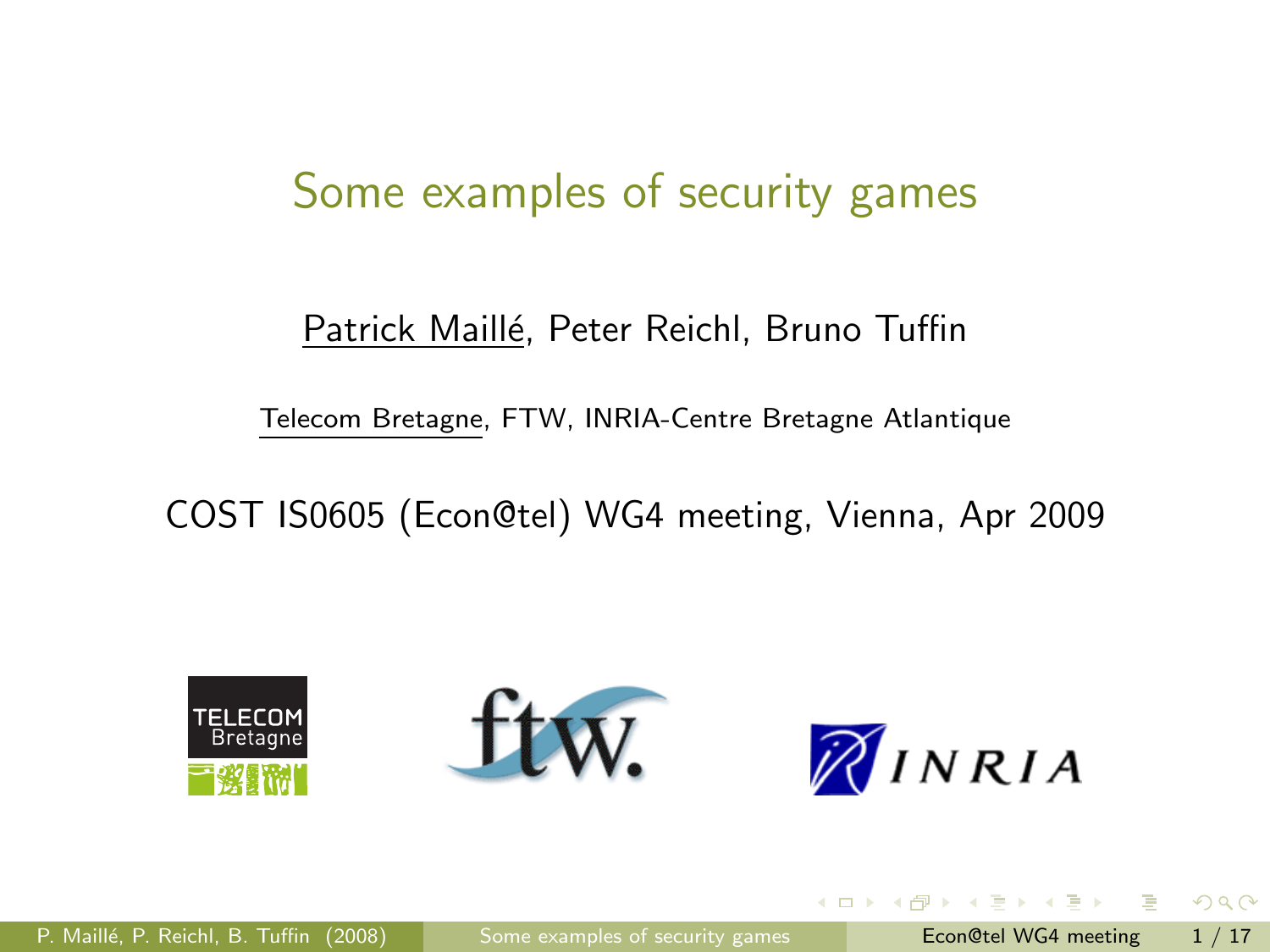#### [To insist on the attack or to stop?](#page-2-0)

- [Model](#page-3-0)
- [Attacker's point of view](#page-4-0)
- [The information game for targets: claim to be secure!](#page-9-0)

#### 2 [Routing \("cat-and-mouse"\) games](#page-11-0)

- [Malicious packet hiding within normal flow: attacker as the mouse](#page-13-0)
- [Malicious packet scanning: attacker as the cat](#page-15-0)

#### **[Conclusion](#page-16-0)**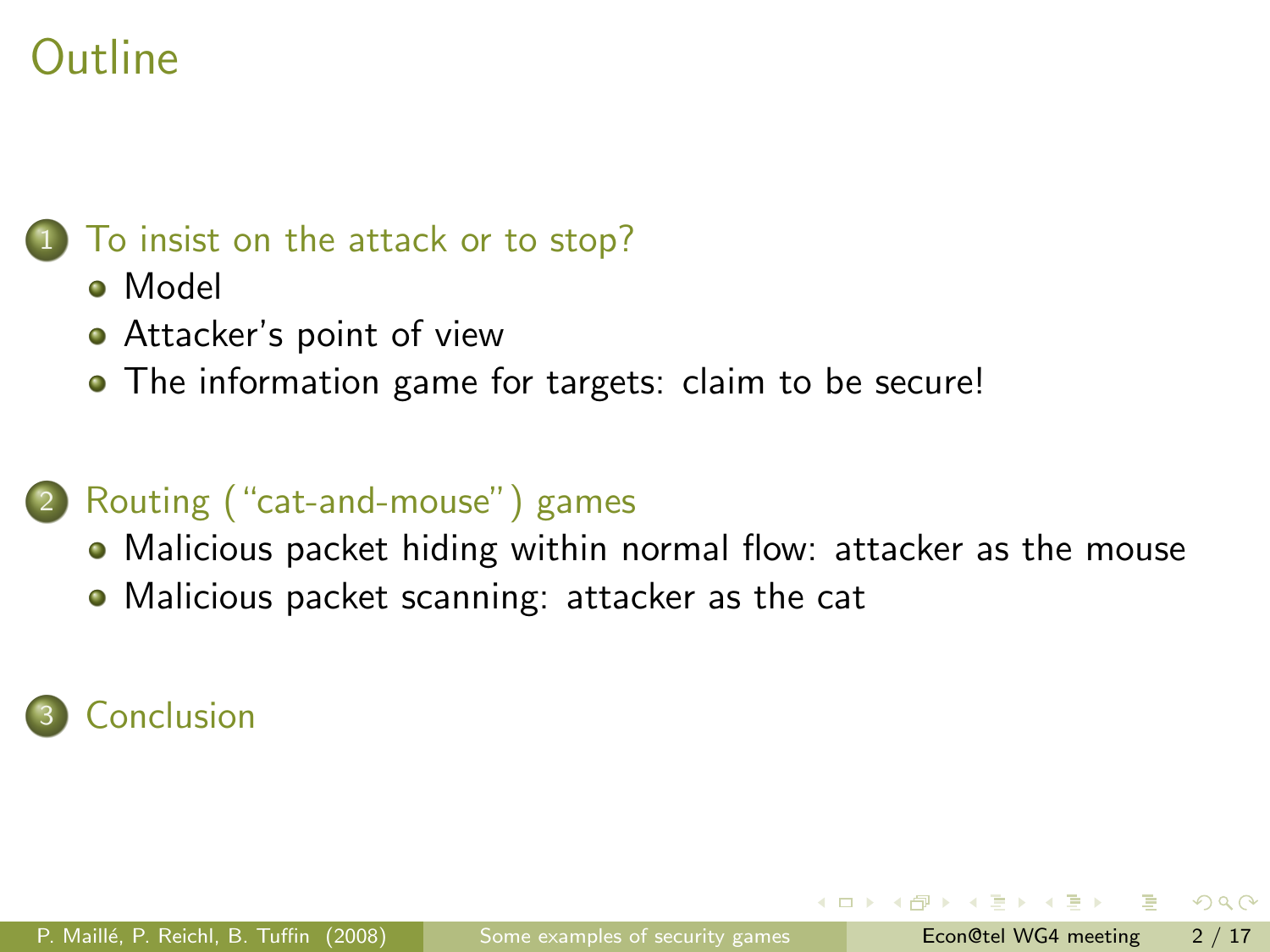#### [To insist on the attack or to stop?](#page-2-0)

- [Model](#page-3-0)
- [Attacker's point of view](#page-4-0)
- [The information game for targets: claim to be secure!](#page-9-0)

- [Malicious packet hiding within normal flow: attacker as the mouse](#page-13-0)
- <span id="page-2-0"></span>[Malicious packet scanning: attacker as the cat](#page-15-0)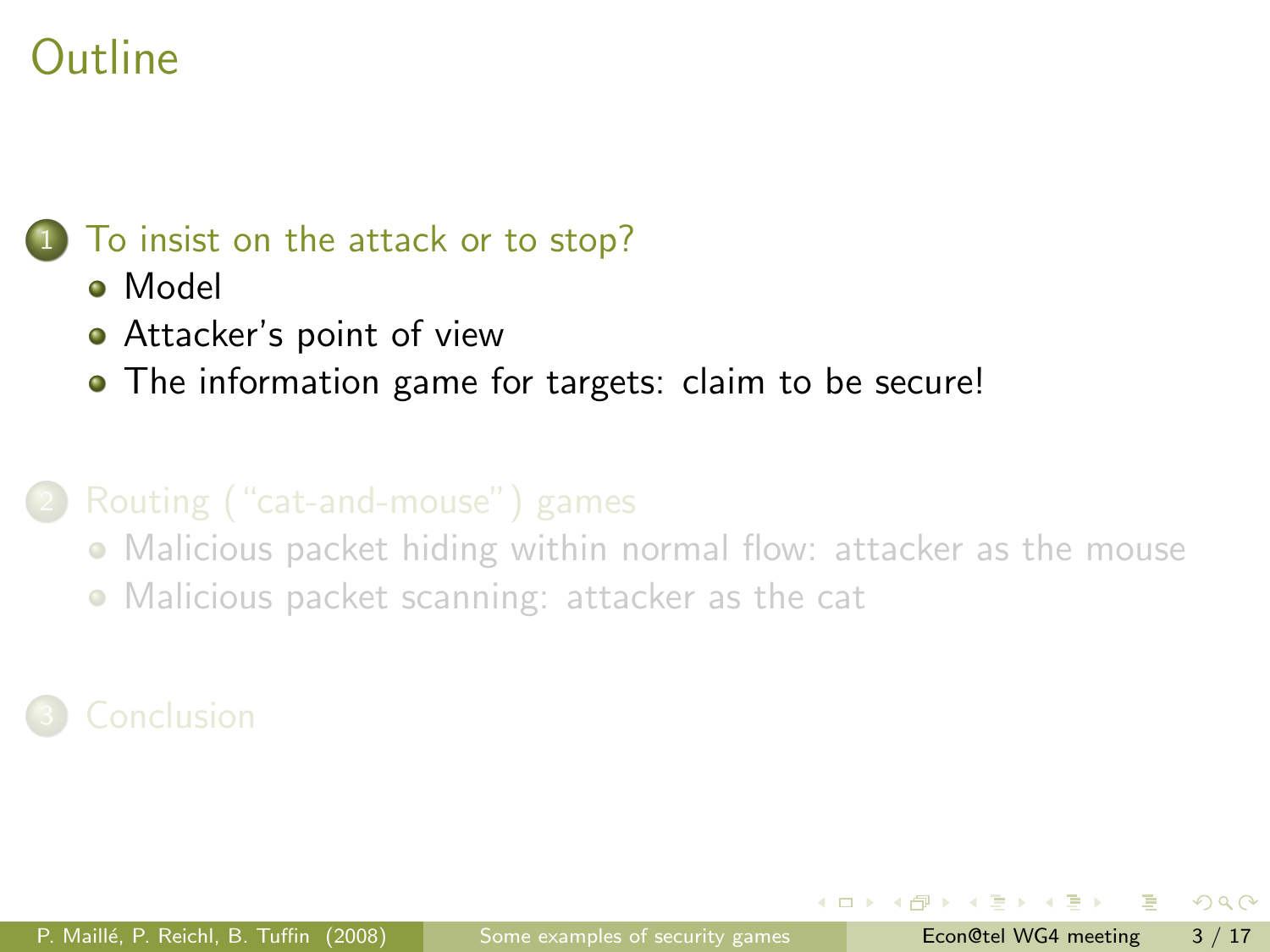### Model

Cremonini, M, Nizovtsev, D. Understanding and influencing attackers? decisions : implications for security investment strategies In: Proc. of 5h Workshop on the Economics of Information Security (WEIS 2006), Cambridge (UK), 2006

- $\bullet$  N potential targets, and some attackers
- An attacker can attack one target at a time, and put *progressively* a certain amount of effort  $x$  into the attack, with increasing and convex  $cost C(x)$
- Probability of success of the attack:  $\pi(x)$
- <span id="page-3-0"></span> $\bullet$  If the attack succeeds, the attacker gets reward G.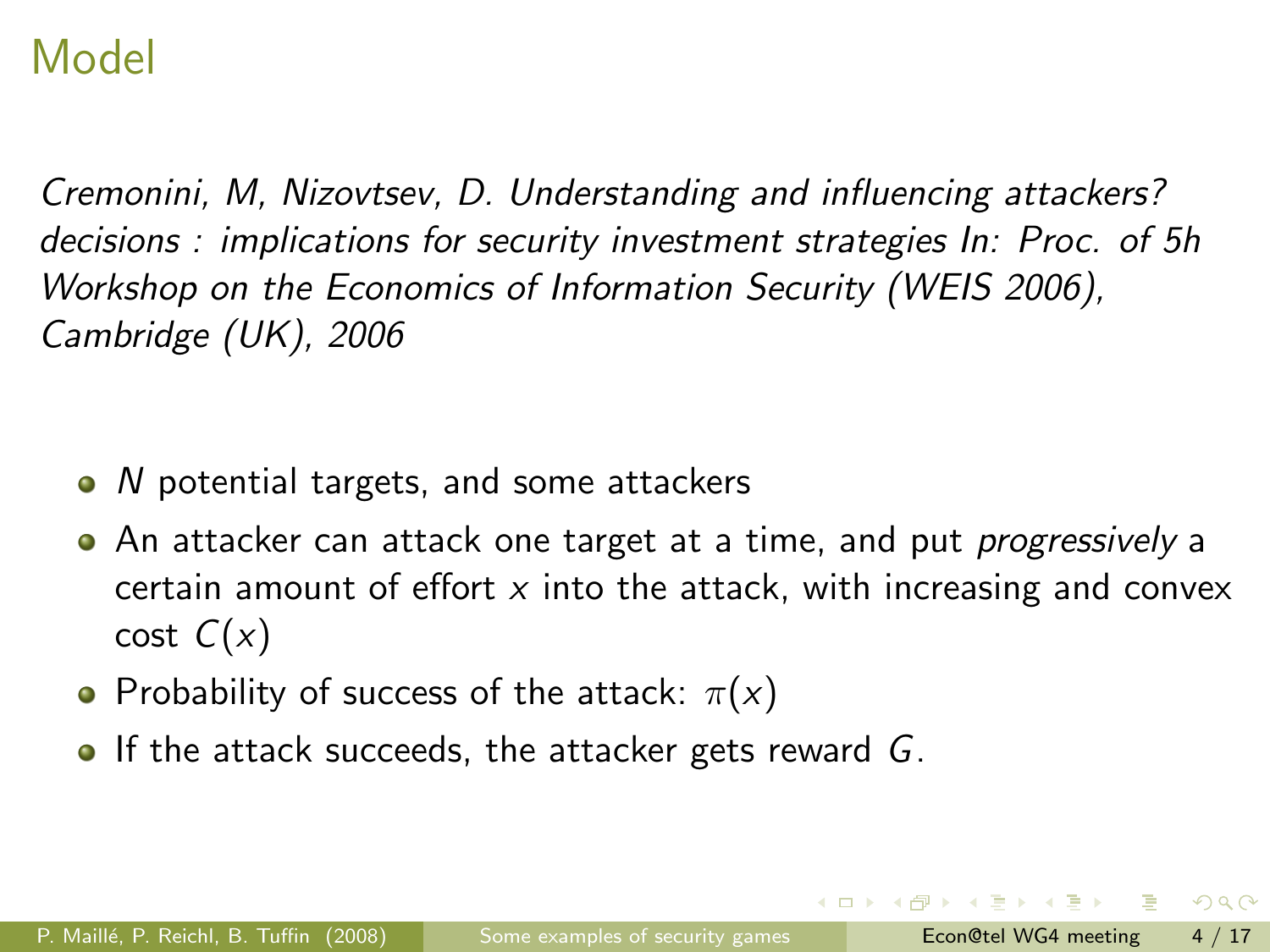### Attacker's point of view

- Objective=maximum benefit (as usual...)
- Strategy: when to stop the attack?  $\Rightarrow$  optimal stopping rule

The attacker computes the expected gain of carrying on with the attack until  $\hat{x}$  if there has been no success until x (thus  $C(x)$  has already been spent):

$$
\int_{x}^{\hat{x}} \underbrace{\rho(\tau)}_{\text{Cond distribl}} \underbrace{(G - C(\tau) + C(x))}_{\text{gain}} d\tau - \underbrace{(1 - \int_{\hat{x}}^{+\infty} \rho(\tau)) d\tau}_{\mathbb{P}(\text{failure})} (C(\hat{x}) - C(x))
$$

<span id="page-4-0"></span> $QQ$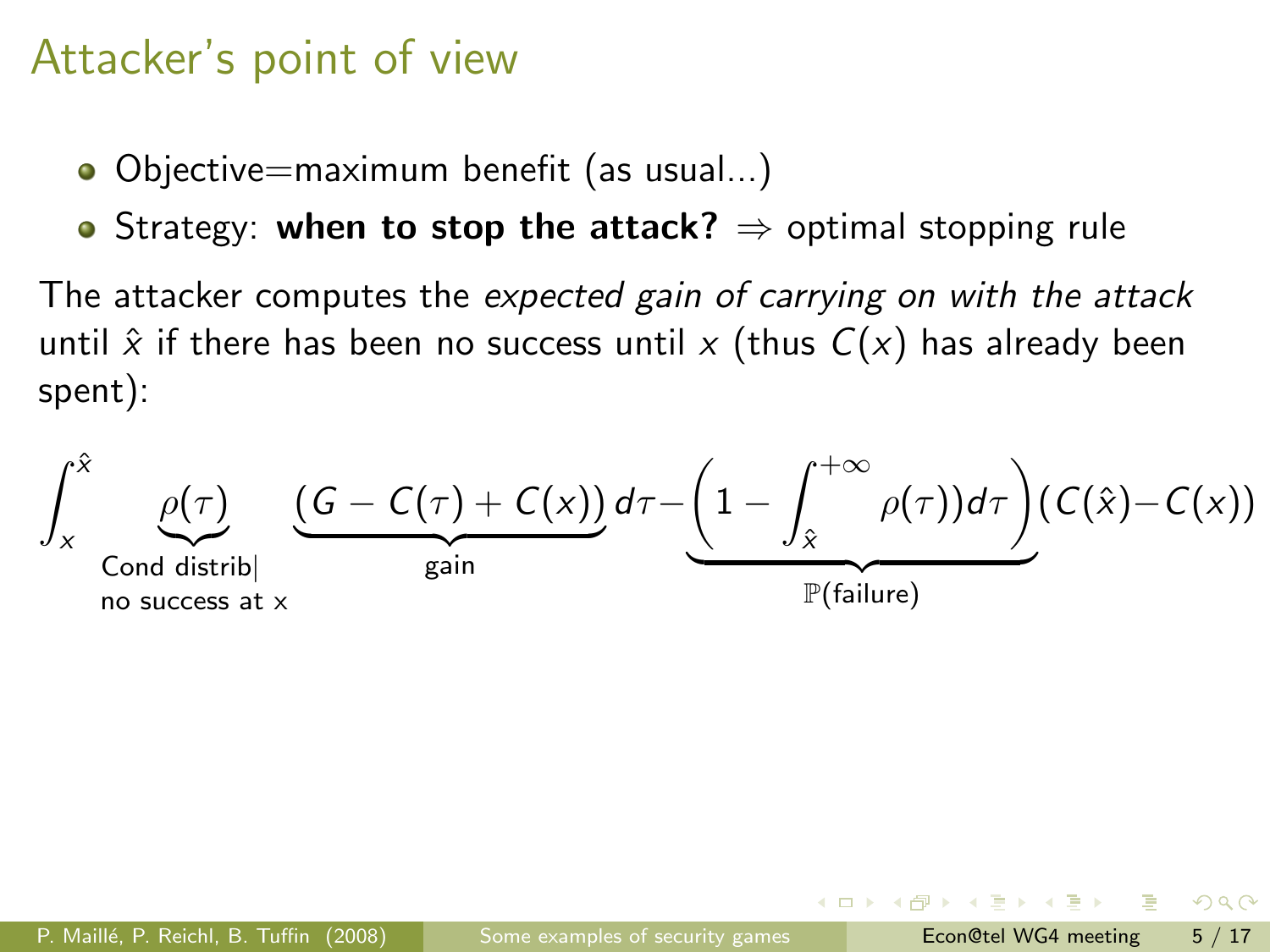#### Attacker's point of view

- Objective=maximum benefit (as usual...)
- Strategy: when to stop the attack?  $\Rightarrow$  optimal stopping rule

The attacker computes the expected gain of carrying on with the attack until  $\hat{x}$  if there has been no success until x (thus  $C(x)$  has already been spent):

$$
\int_{x}^{\hat{x}} \underbrace{\rho(\tau)}_{\text{Cond distrib}} \underbrace{(G - C(\tau) + C(x))}_{\text{gain}} d\tau - \underbrace{(1 - \int_{\hat{x}}^{+\infty} \rho(\tau)) d\tau}_{\mathbb{P}(\text{failure})} (C(\hat{x}) - C(x))
$$

**Application**: if  $C'(x) = \alpha_0 + \alpha_1 x$  and  $\pi(x) = 1 - e^{-x/\mu}$  (i.e.  $\mu \approx$ security level), then Best strategy:

$$
\text{stop at } x = \frac{G}{\mu} - \frac{\alpha_0}{\alpha_1}
$$

 $\Omega$ 

 $\mathcal{A} \cap \mathcal{B} \rightarrow \mathcal{A} \supseteq \mathcal{B} \rightarrow \mathcal{A} \supseteq \mathcal{B} \rightarrow \mathcal{B} \supseteq \mathcal{B}$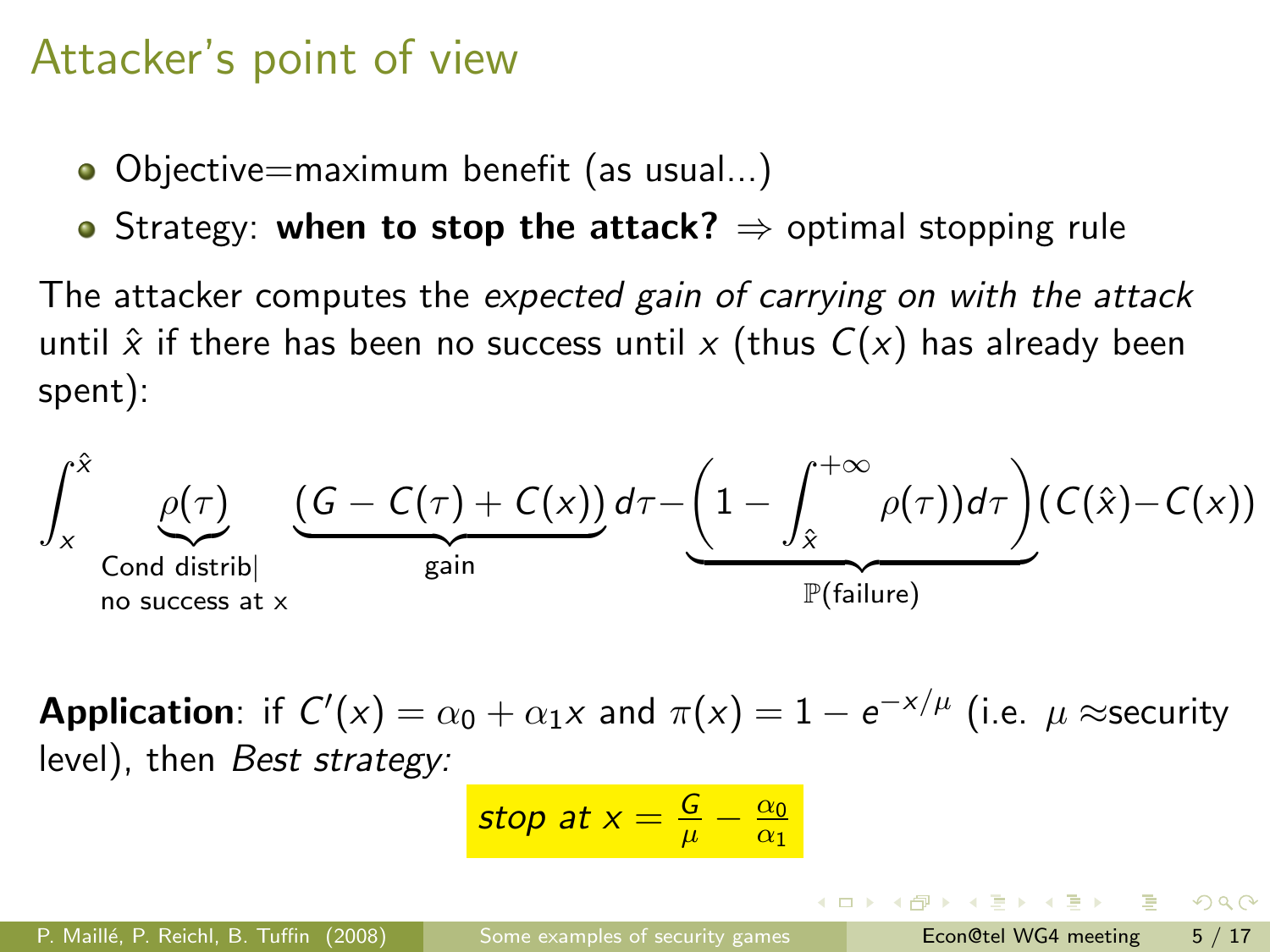## Switching targets

- Assume there is a switching cost  $C_5$  for the attacker to change targets
- The attacker changes targets if the expected benefit of going on with the current target gets below the difference (exp. benef. with new target - switching cost)

 $\Rightarrow$  the attack effort before switching increases with  $C_5$ 

With heterogeneous targets (High or Low security protection), assuming the attacker realizes the target security level after switching to it  $\Rightarrow$  the attacker insists less on high-security targets Therefore there is a double protection effect, the indirect one being prominent

 $QQ$ 

イロト イ押ト イヨト イヨト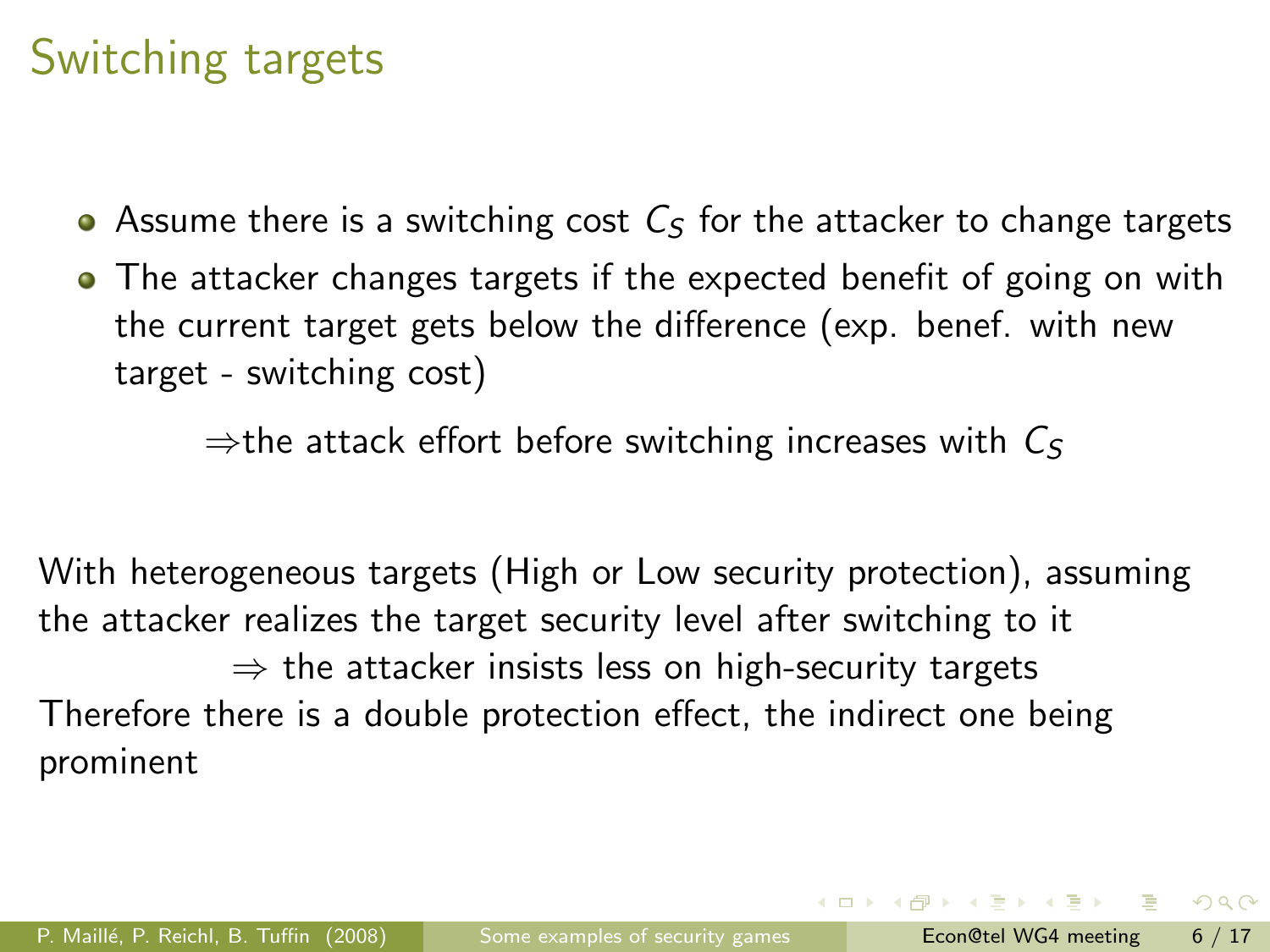# The indirect or behavioral effect

 $\eta$ =proportion of H-type targets



 $2990$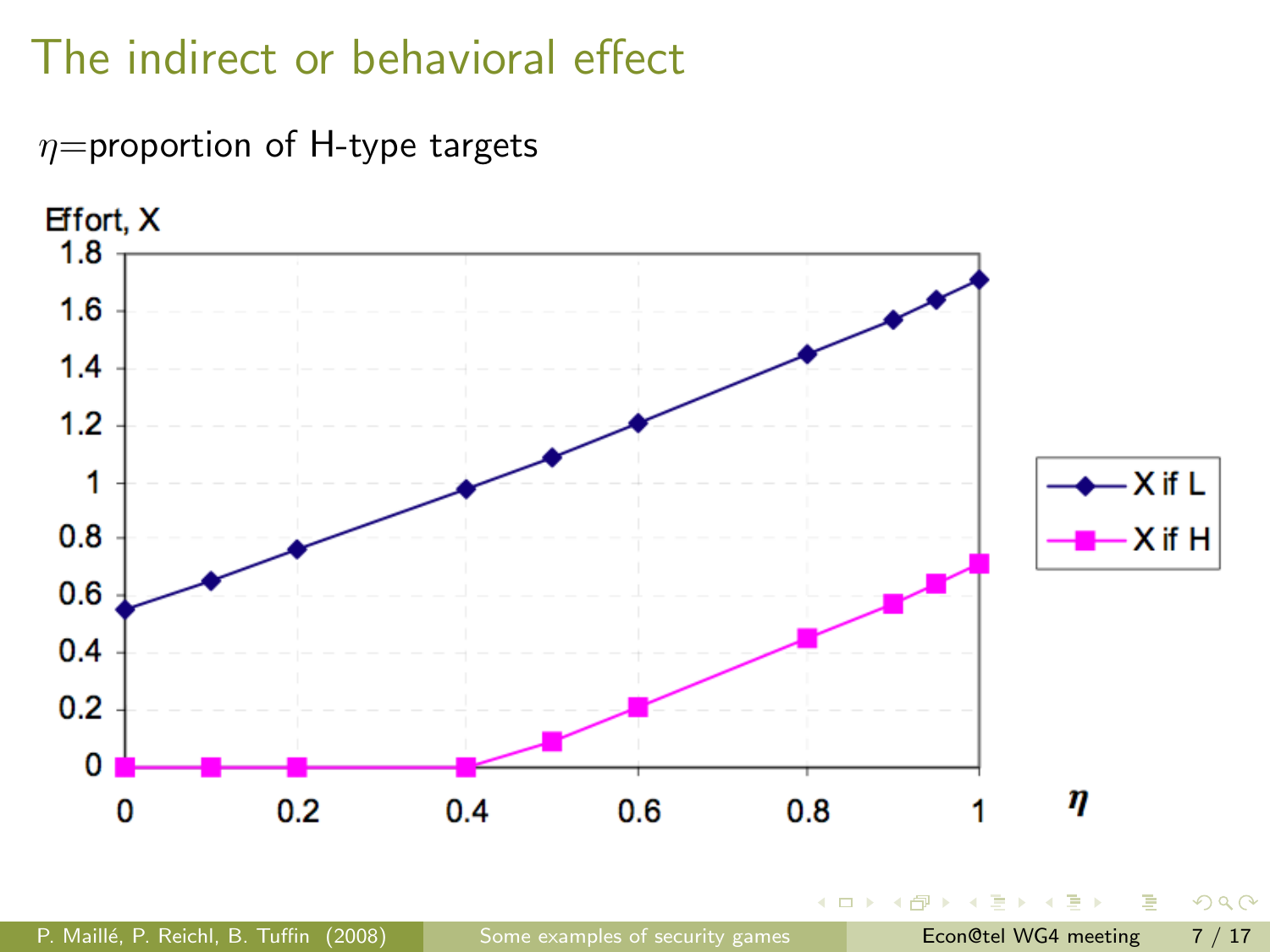# Defender's point of view: worthiness of security improvement

Take an L-type target considering the possibility of a security improvement

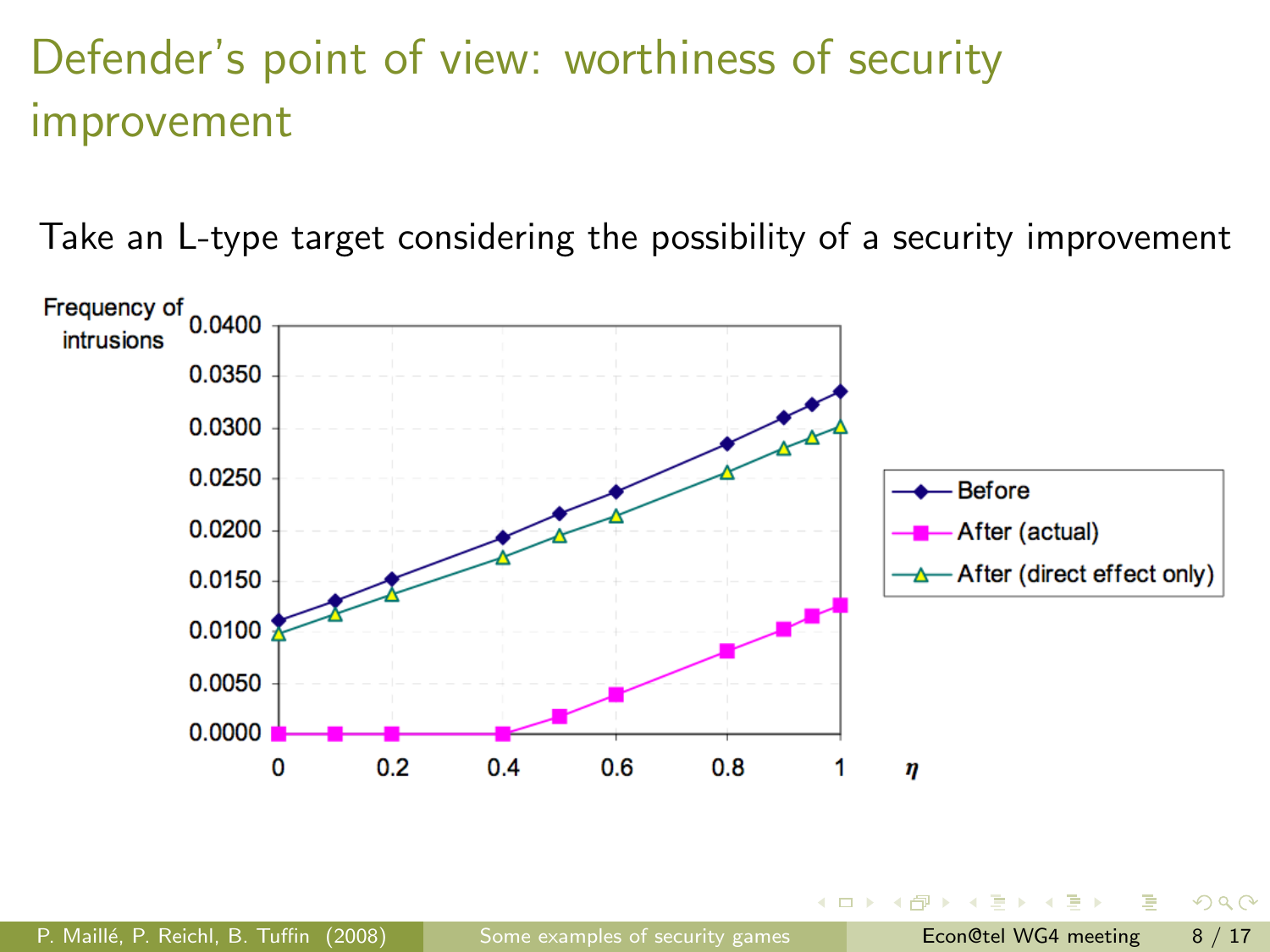## The information game for targets: claim to be secure!

- Different model: now the attacker does not know whether the target has high or low security level. Instead, Bayesian inference is performed (calculation of  $\mathbb{P}(\mathsf{high}\ \mathsf{security}|\mathsf{no}\ \mathsf{success}\ \mathsf{until}\ \mathsf{x})$ ).
- Result: low-security targets are better off and high-security targets are worse off than in the full information case.



<span id="page-9-0"></span>P. Maillé, P. Reichl, B. Tuffin (2008) [Some examples of security games](#page-0-0) Econ@tel WG4 meeting 9 / 17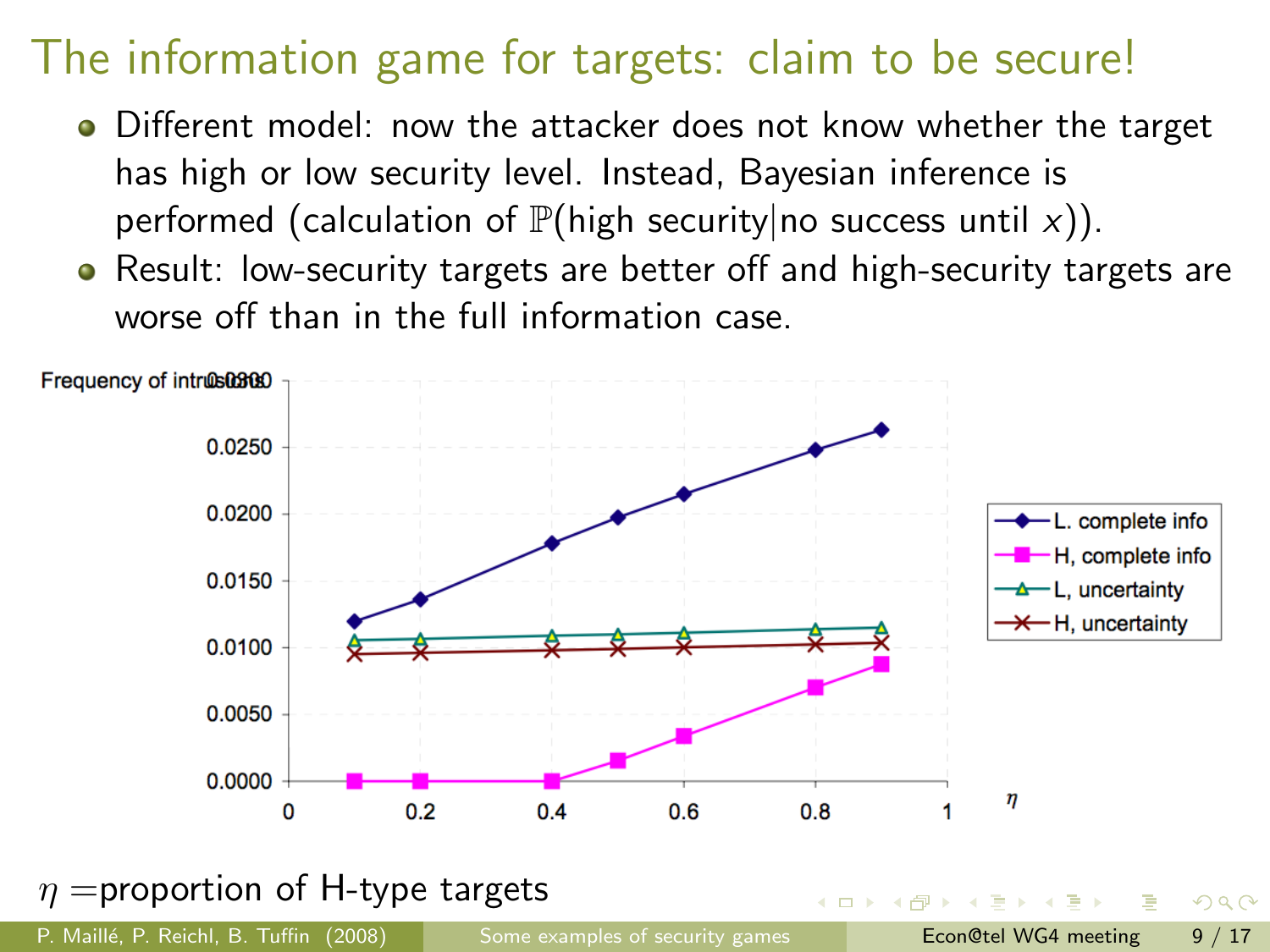### The importance of information

- The H-type targets should advertise (if possible, prove) that they are H-type;
- the L-type targets should try to hide the fact that they are L-type.

Therefore the security of the info delivered by targets should be investigated...

#### Possible extensions of the model

- What if the damage is not a boolean, but an increasing function of the effort and decreasing in the security level? (example of denial-of-service attacks)
- What if the security effort is not for once, but has to be maintained (with associated costs)?

 $\Omega$ 

イロメ イ何 メイヨメ イヨメーヨ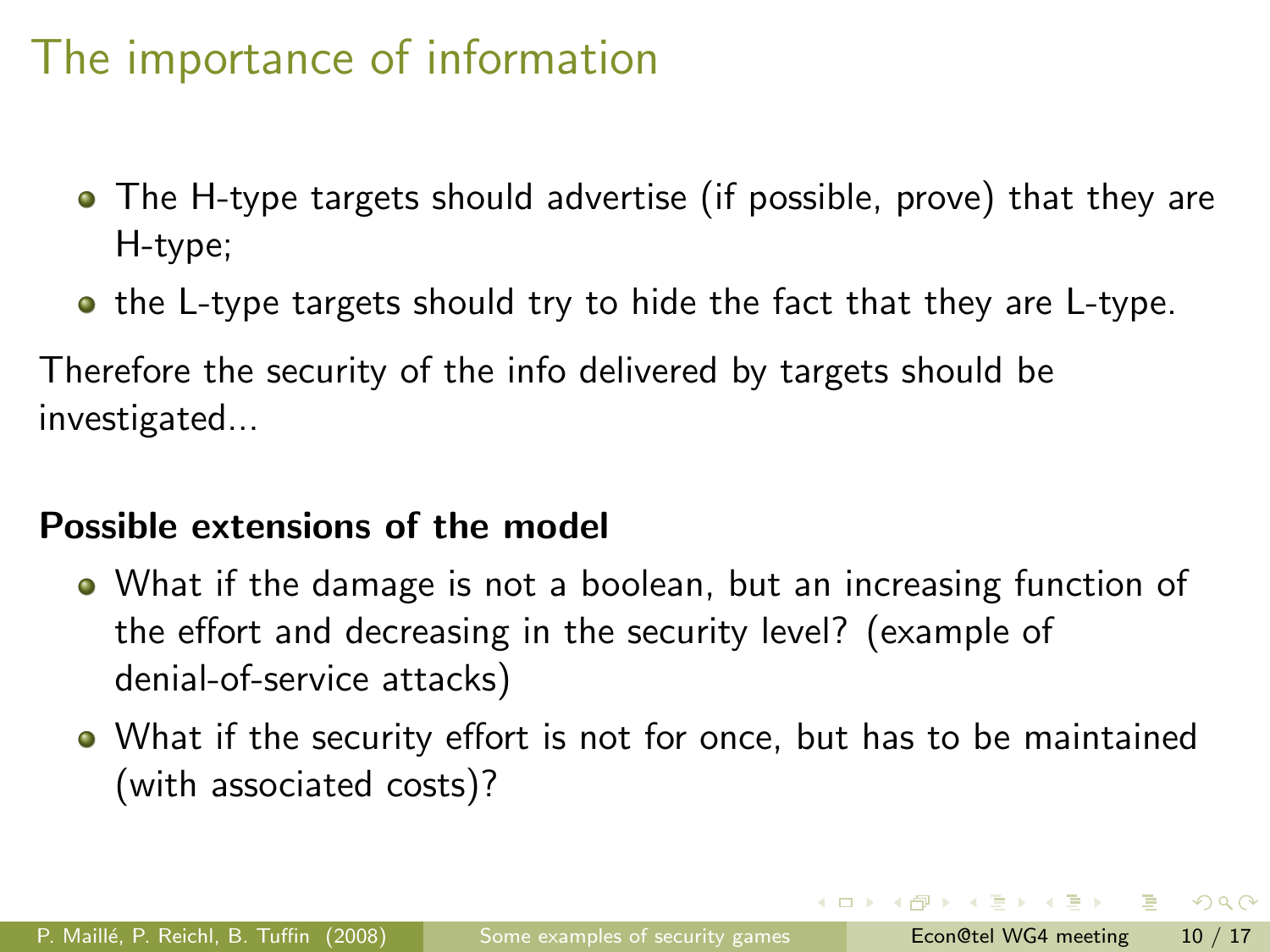- [Model](#page-3-0)
- [Attacker's point of view](#page-4-0)
- [The information game for targets: claim to be secure!](#page-9-0)

#### [Routing \("cat-and-mouse"\) games](#page-11-0)

- [Malicious packet hiding within normal flow: attacker as the mouse](#page-13-0)
- <span id="page-11-0"></span>[Malicious packet scanning: attacker as the cat](#page-15-0)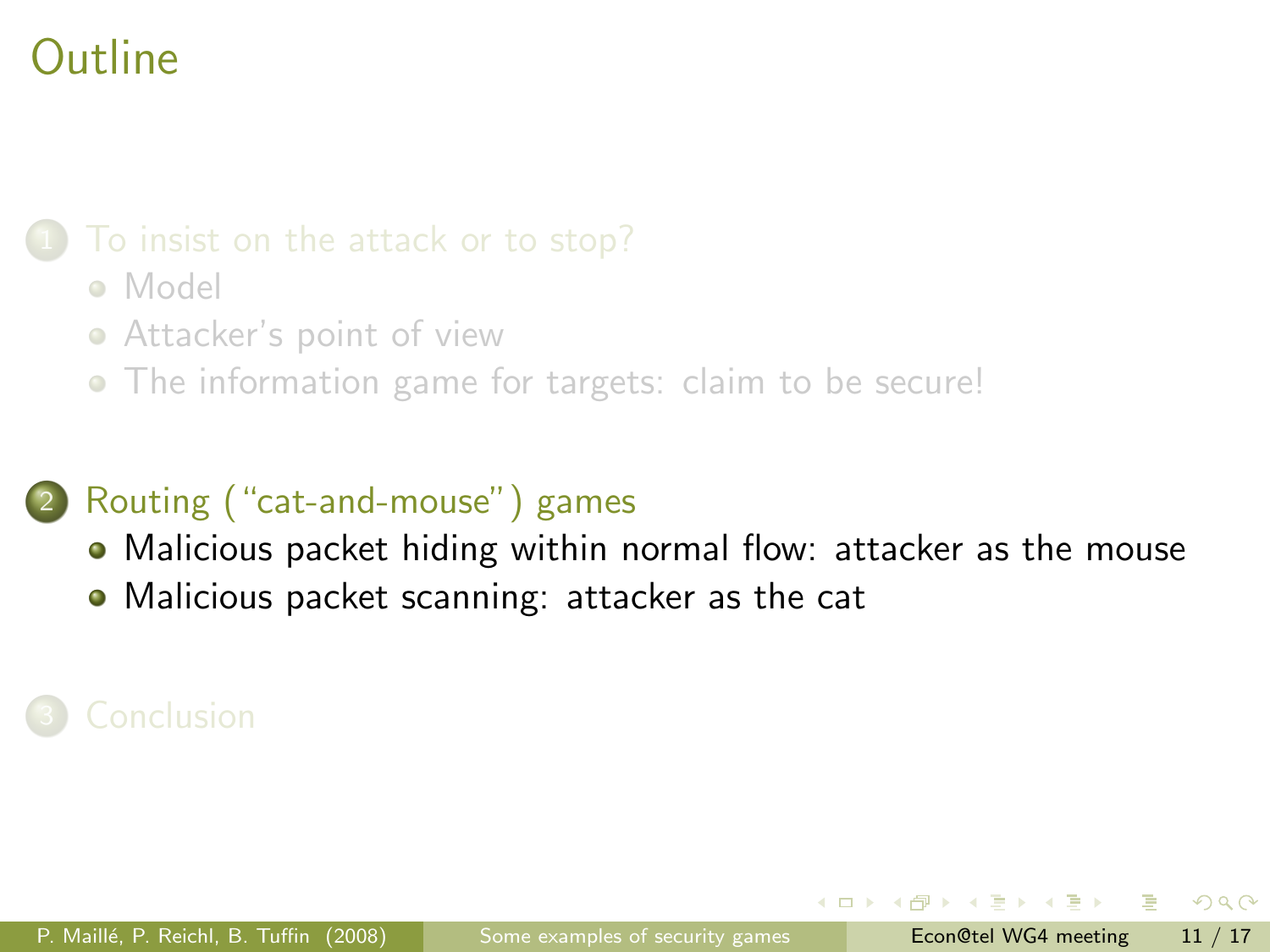## Routing games in security

- Games played over the links (or node interfaces) of a network.
- Strategy sets:
	- $\triangleright$  a link in the network (to carry out an attack, or put an attack detection device),
	- $\triangleright$  or a whole routing strategy (choice of flow or attack spreading among different available paths).

Model: zero-sum game  $U_{\text{attacker}} = -U_{\text{defender}}$ .

 $QQ$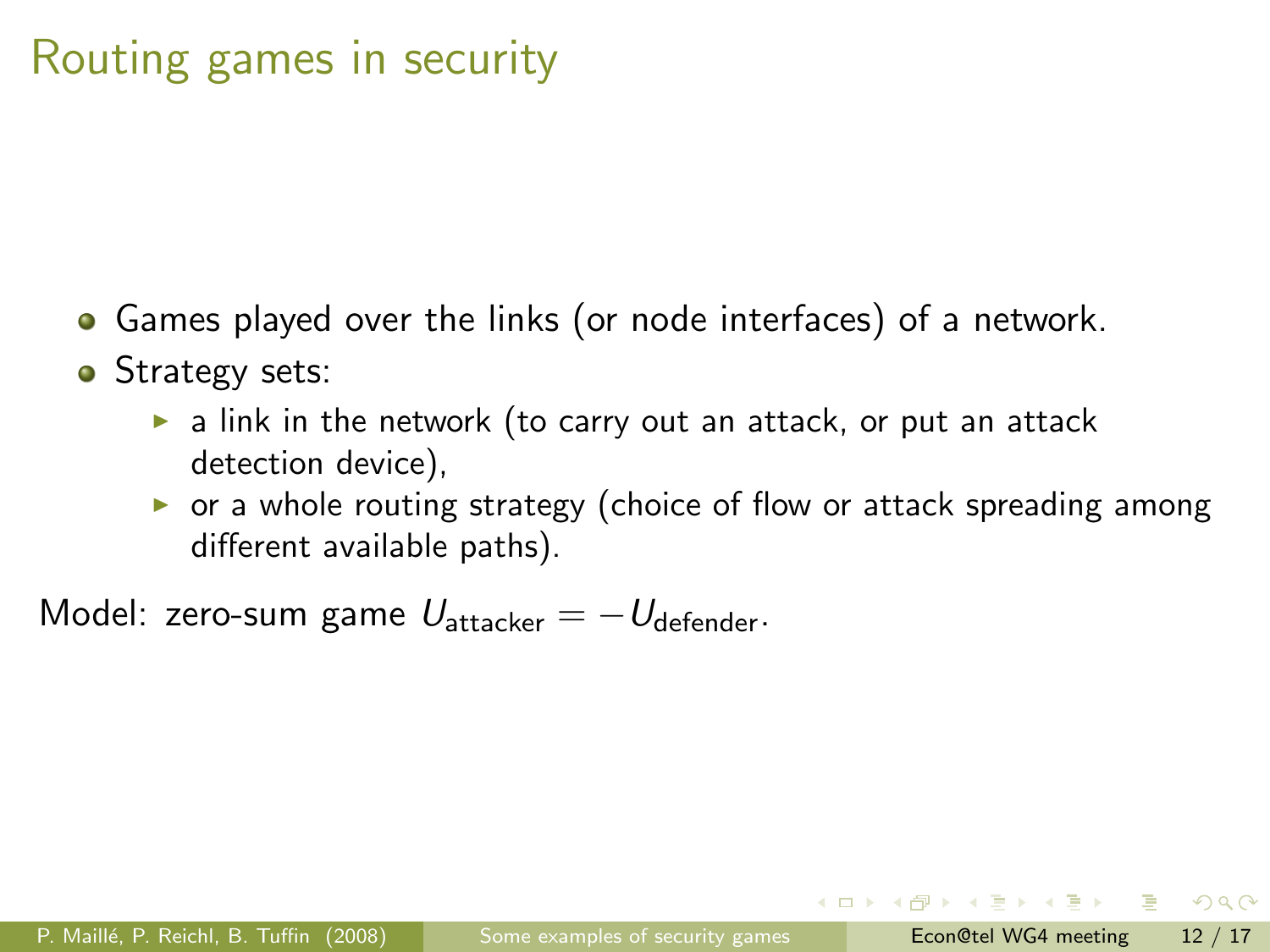Malicious packet hiding within normal flow: attacker as the mouse

Kodialam, M., Lakshman, T.V.: Detecting network intrusions via sampling: A game theoretic approach. In: Proc. of IEEE INFOCOM. San Francisco, CA, USA (2003)

Game between an attacker trying not to be detected, and an active defender.

- Attacker should select a path to send his malicious packet so as to minimize the detection probability.
- Malicious packet is less detectable on highly loaded links.
- Defender should select which links to scan so as to maximize the detection probability (with a constraint  $B$  in the number of scanned bits per time unit).

<span id="page-13-0"></span> $QQ$ 

イロメ イ何 メイヨメ イヨメーヨー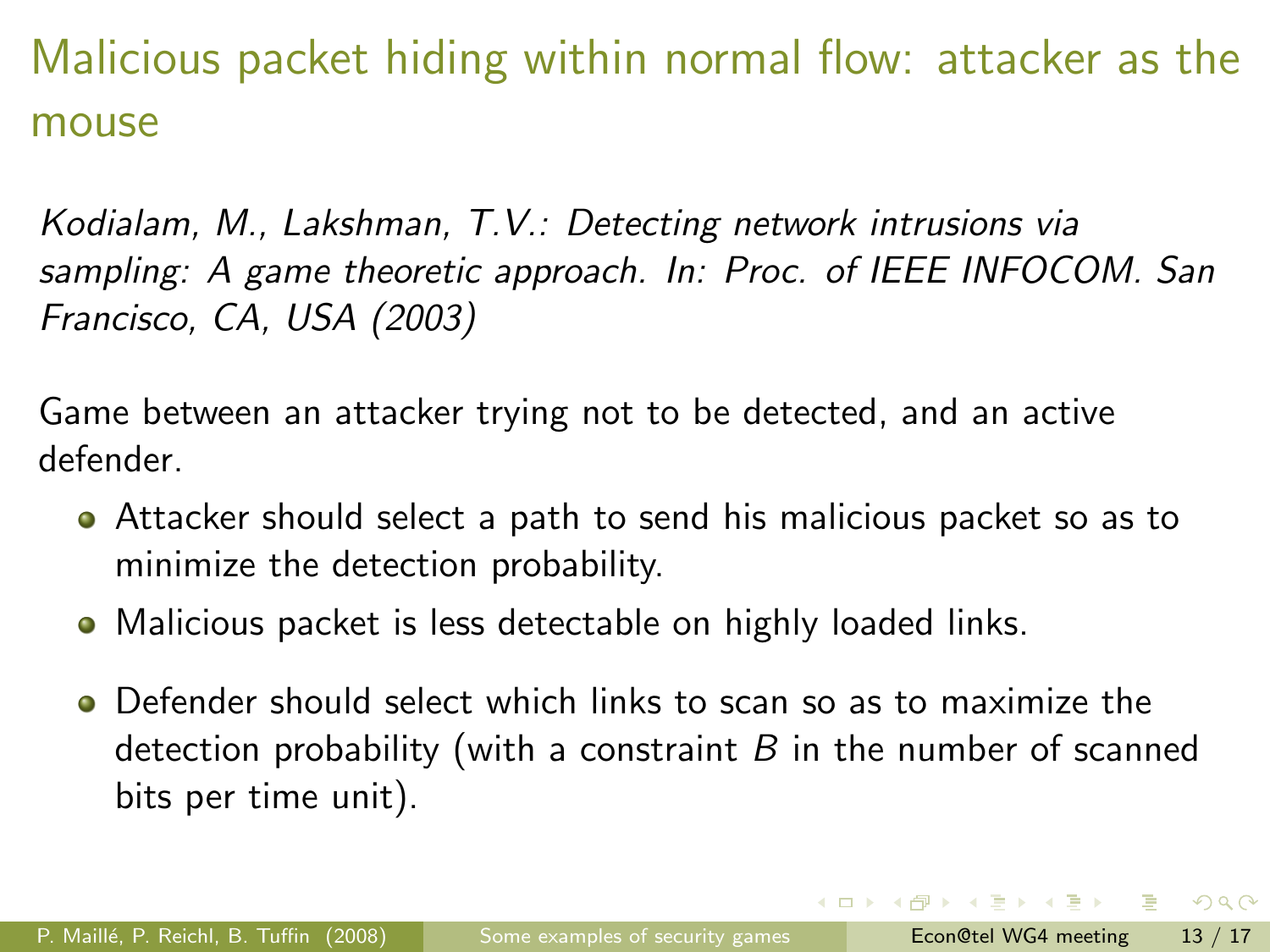# Solution of the game

The Nash equilibrium value of the detection probability is  $B/M(f)$ , where

- $\bullet$   $M(f)$  is the max-flow from the attacker location to the target, assuming each link e has capacity  $f_e$ ,
- $\bullet$  with  $f_e$  the background traffic on link e.

Nash strategies:

- $\bullet$  if  $m_i$  denotes the flow on the *i*th path for the max-flow mentioned above, attacker chooses that path with probability  $m_i/M(f)$ .
- Defender selects a *minimum cut* of that maximum flow, and scans each of the links e in the cut with probability  $Bf_e/M(f)$ .

 $\Omega$ 

- 4何 ト 4 ヨ ト 4 ヨ ト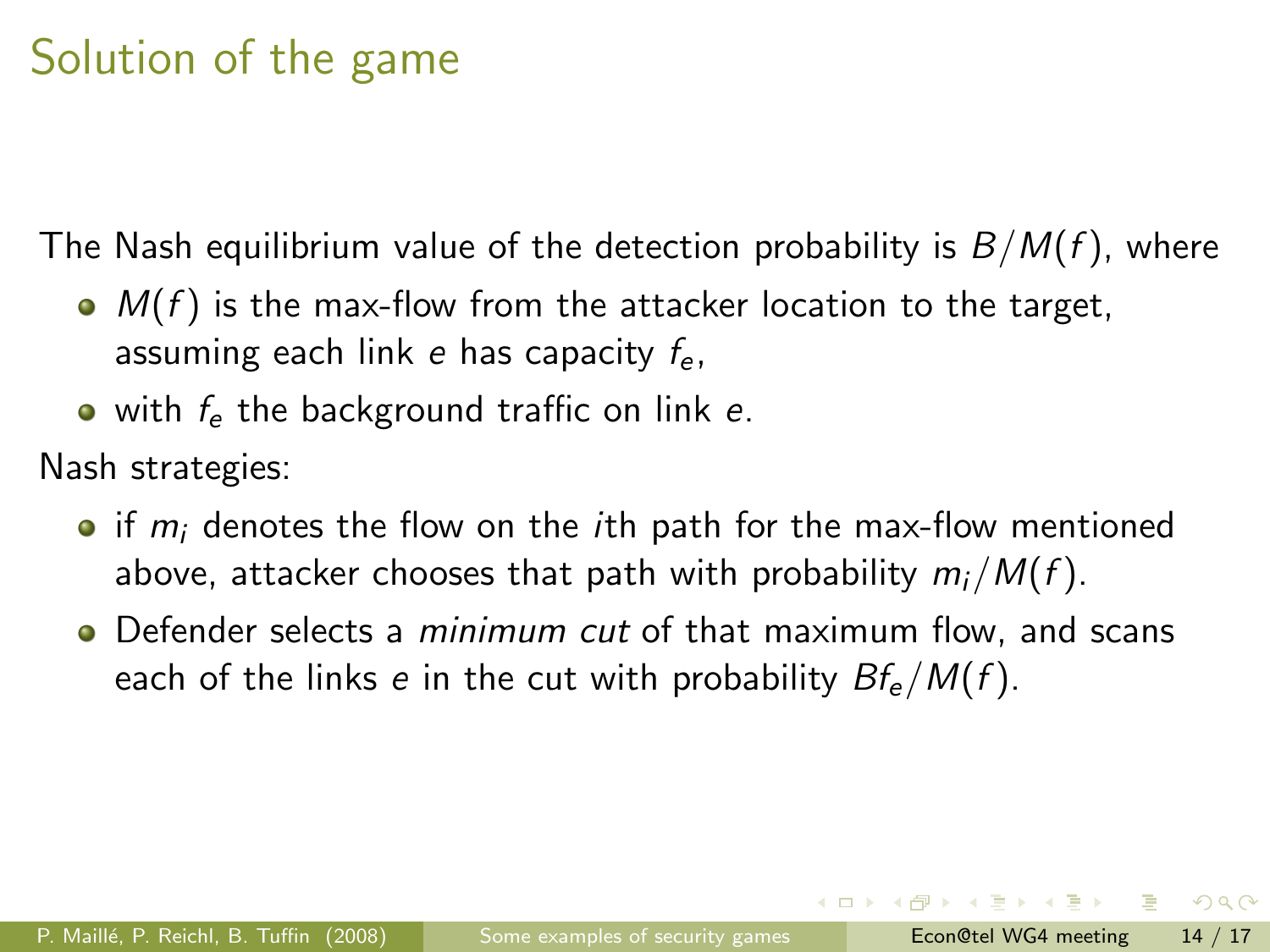### Malicious packet scanning: attacker as the cat

Bohacek, N., Hespanha, J.P., Lee, J., Lim, C., Obraczka, K.: Game theoretic stochastic routing for fault tolerance and security in computer networks. IEEE Transactions on Parallel and Distributed Systems  $18(9)$ , 1227–1240 (2007)

Model with roles somehow inverted.

Defender wants to send some flow from one point to another, through a network with vulnerable links: if the attacker attacks a used link  $\ell$ ,then the data is intercepted with probability  $p_\ell.$ Player strategies:

- The attacker spreads his (limited) scanning effort among the links.
- <span id="page-15-0"></span>• The defender chooses routes for his flow.

Existence of a Nash equilibrium, computed through a max-flow problem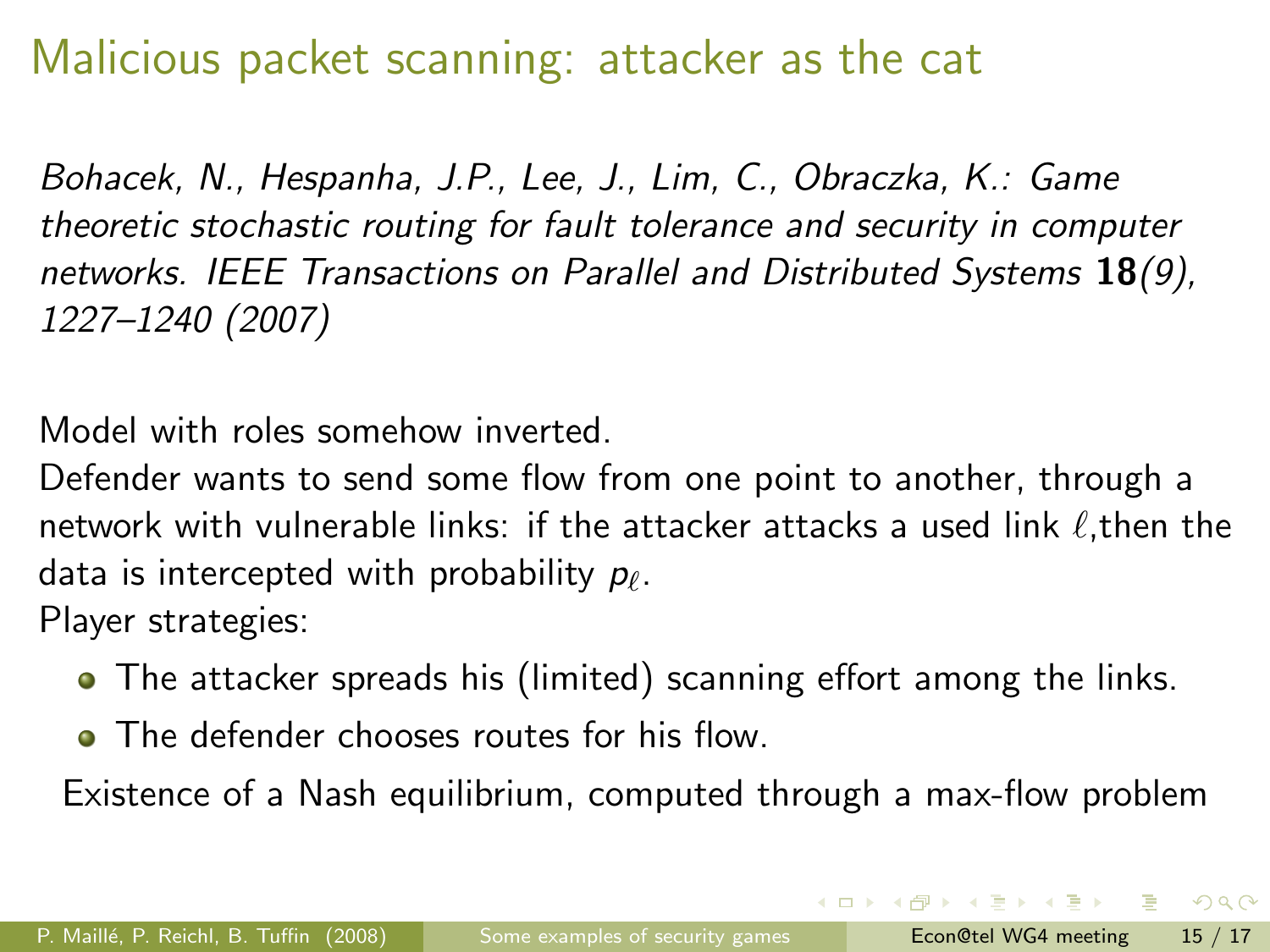- [Model](#page-3-0)
- [Attacker's point of view](#page-4-0)
- [The information game for targets: claim to be secure!](#page-9-0)

- [Malicious packet hiding within normal flow: attacker as the mouse](#page-13-0)
- <span id="page-16-0"></span>[Malicious packet scanning: attacker as the cat](#page-15-0)

### **[Conclusion](#page-16-0)**